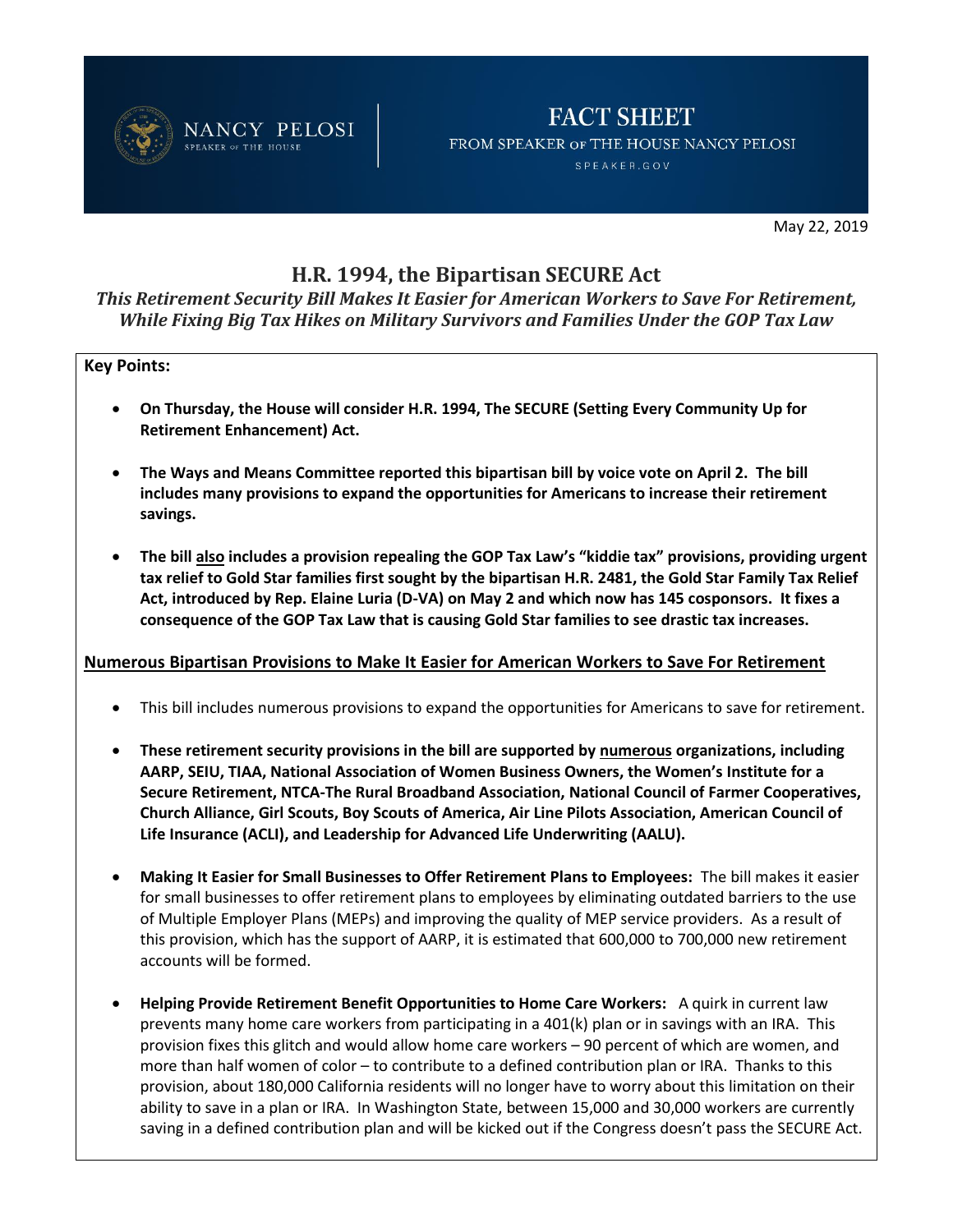- **Creating A Small Employer Automatic Enrollment Credit:** Automatic enrollment is shown to increase employee participation and make it easier for workers in participate in 401(k) plans. This provision creates a new tax credit of up to \$500 per year to small employers to defray start-up costs for new 401(k) plans that include automatic enrollment.
- **Allowing Long-Time, Part-Time Workers to Participate in A 401(k) Plan:** This provision requires employers to allow long-term, part-time workers to participate in their 401(k) plans. As women are more likely to work part-time than men, the provision is particularly important for women in the workforce. This provision is supported by the Women's Institute for a Secure Retirement.
- **CSEC PBGC Premium Relief:** Many charities and cooperative associations provide their employees with retirement benefits through defined benefit multiple employer pension plans ("CSEC plans"). CSEC plans are subject to funding rules that were in effect before the Pension Protection Act was enacted in 2006. This provision provides that the PBGC premiums for CSEC plans also be set at the figures in existence before 2006. This provision is important to Girl Scouts of the USA, Boy Scouts of America, Christian Schools International, the Jewish Federation of North America, and Rural Co-Ops.
- **Closing A Loophole Used by the Wealthy:** The bill includes a provision shutting down the so-called stretch IRA. If you die and still have money in your retirement account, current law allows the money left in the account to be distributed across the life of your beneficiary, who may be much, much younger than yourself. This permits the beneficiary to enjoy tax-favored accumulation of earnings over a long period of time. Hence, the bill generally requires retirement savings accounts to be distributed within ten years of the death of the accountholder, subject to certain exceptions.

## **Fixing the Drastic Tax Hikes on Military Survivors and Families Under the GOP Tax Law**

- H.R. 1994 also repeals the GOP Tax Law's "kiddie tax" provisions, providing urgent tax relief to Gold Star families first sought by the bipartisan H.R. 2481, the Gold Star Family Tax Relief Act, which was introduced by Rep. Elaine Luria (D-VA) on May 2 and which now has 145 cosponsors.
- **These provisions fix a consequence of the GOP Tax Law that is causing Gold Star families (and certain other groups) to see drastic tax increases.**
- **The provisions to fix the large tax hikes on Gold Star families are supported by several veterans' groups including the American Legion, Veterans of Foreign Wars, Tragedy Assistance Program for Survivors (TAPS), National Military Family Association, Gold Star Wives of America, Inc., Military Officers Association of America, The American Legion, Paralyzed Veterans of America, Wounded Warrior Project, The Retired Enlisted Association, Commissioned Officers Association of the U.S. Public Health Service, Army Aviation Association of America, U.S. Coast Guard Chief Petty Officers Association, Non Commissioned Officers Association, Association of Military Surgeons of the United States, and Jewish War Veterans.**
- **Relatives of fallen service members receive two forms of compensation to help them cope in the aftermath of their loss. In order to ensure that the family receives all of the benefits they have earned, spouses of the fallen sometimes sign over one of the benefits to their children. Because the 2017 GOP tax law brought changes to how children's assets were taxed, Gold Star families who formerly were obligated to pay 12 to 15 percent in taxes on such income saw their tax rate jump to as much as 37 percent, the tax rate for trusts and estates.**
- **The SECURE Act's provision fixes this problem by repealing the "kiddie tax" provisions of the GOP Tax Law. This results in taxing the income at the child's parent's tax rate, rather than at the rate for trusts and estates, thereby significantly reducing the family's tax burden.**